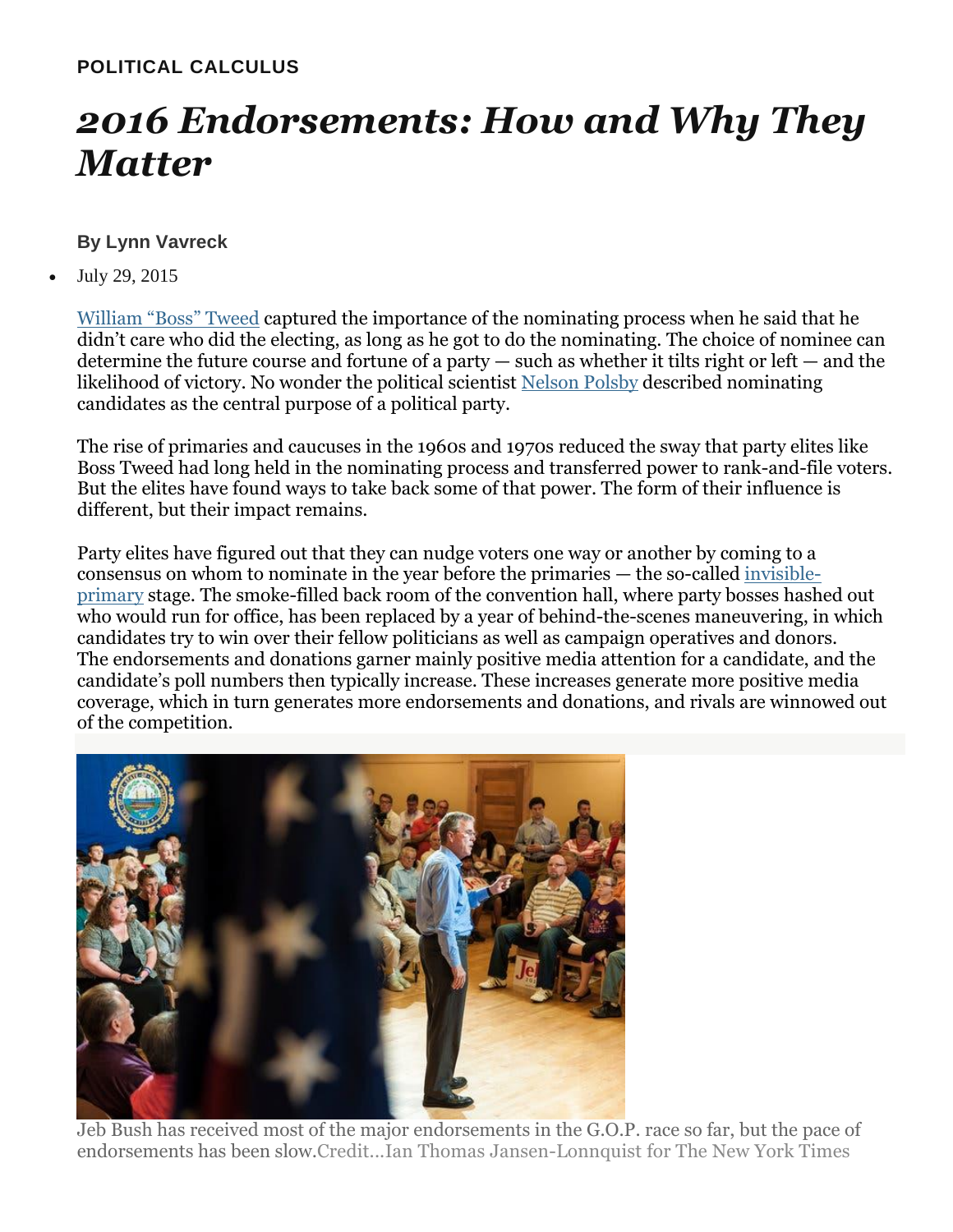If you care about the quality of the democratic process, the influence of party elites has both benefits and drawbacks. On the positive side, party leaders have been paying attention to the candidates for much longer  $-$  and much more intensely  $-$  than ordinary voters, giving them insight into which ones have the temperament, intelligence and experience to run the country. On the negative side, the process puts a disproportionate amount of political influence in the hands of political professionals and affluent donors.

How powerful is this cycle of picking, proclaiming and promoting? Since 1980, the single best predictor of a party's nominee is the number of endorsements from party elites — elected officials and prominent past party leaders — in the months before primaries begin, according to The [Party](http://press.uchicago.edu/ucp/books/book/chicago/P/bo5921600.html) [Decides,](http://press.uchicago.edu/ucp/books/book/chicago/P/bo5921600.html) a 2008 book by Marty Cohen, David Karol, Hans Noel and John Zaller.

The most effective recent winnowing came in 1999, when George W. Bush locked up much of the Republican elite, boxing out other candidates like Elizabeth Dole, Lamar Alexander and Dan Quayle before the nominating process was even in full swing. But the pattern can also be less obvious. In the 2012 cycle, many people thought the Republican party was adrift in a sea of mainly mediocre candidates. Even as voters searched for "anyone but Romney," the pattern held: In the year before the election, Mitt Romney won more endorsements than anyone else.

The pace of the endorsements, however, came more slowly in 2012 than in some other years, which did indeed leave an opening for an alternative to Mr. Romney, even if no rival was strong enough to take advantage of it. So far, the 2016 cycle looks more like 2012 than 2000 — with party leaders holding back endorsements in search of the right candidate.

There are two important things to know about the state of 2016 Republican endorsements today: [Very](http://www.washingtonpost.com/blogs/monkey-cage/wp/2015/07/08/the-unsettled-uncertain-undecided-republican-presidential-primary-in-one-graph/) few party leaders have endorsed a candidate, but among those who have, most have endorsed Jeb Bush.

This combination tells us that elites are reluctant to jump on board, but also that Mr. Bush is looking like a strong contender. However, he is probably in a weaker position than Mr. Romney was at a similar point four years ago, because this year's field includes more candidates with the background and experience to be credible picks for the nomination.

To date, only about 14 percent  $-45$  of  $331 -$  of sitting Republican governors, senators and House members have endorsed a candidate. Those who have endorsed are mainly elected officials from candidates' home states. (I have compiled these data with John Sides, a political scientist at George Washington University.)

Although it's obviously early, Mr. Bush has emerged as the endorsement front-runner. He has received 14 of the initial 45 endorsements; yet 11 of these 14 are from his home state of Florida. Next in line are Rand Paul (nine endorsers, five of whom are outside his home state of Kentucky) and Chris Christie (seven, three of whom are from outside New Jersey). John Kasich has three and Scott Walker has two endorsements, all from their respective home states. Others in the field — Marco Rubio, Lindsey Graham, Rick Perry, Rick Santorum and Mike Huckabee — have a single endorsement each. Mr. Rubio's relative weakness among his fellow Floridians may be a sign of his campaign's early struggles.

The slow pace of the endorsements suggests a party still working behind the scenes to coalesce around a candidate. Some of the slowness may stem from questions about Mr. Bush, including the wisdom of nominating a third Bush for president within three decades. But perhaps the bigger factor is that the field includes more than one viable candidate, causing some hesitation among